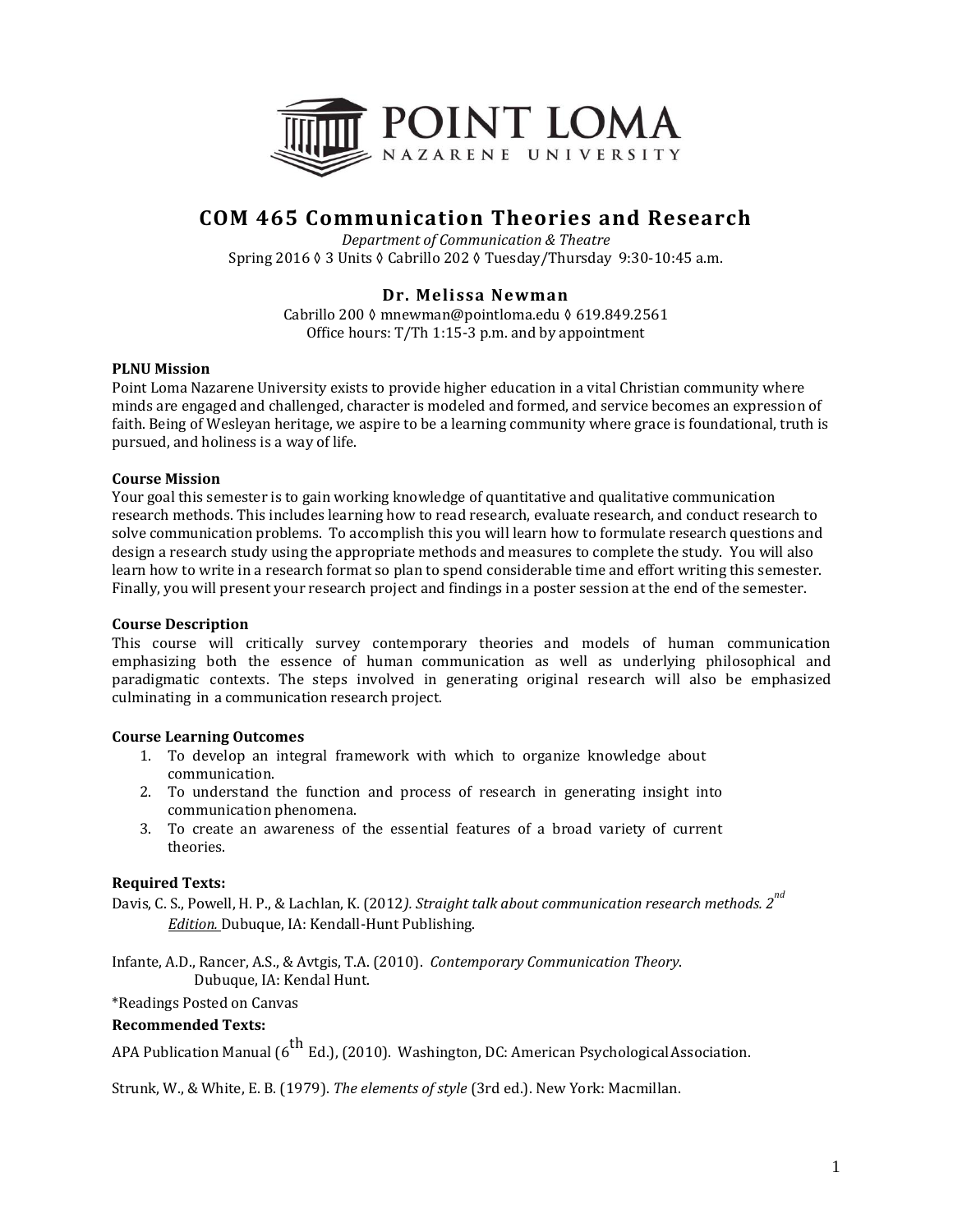**Additional Materials:** Please open a free account on Mendeley for your research articles and plan for poster session expenses including the printing and display materials.

### **Course Assignments:**

(1) Chapter Quizzes/Exams: Periodic quizzes over Davis, Gallardo, & Lachlan readings. Four exams defined by the Parts 1-4 in the Davis, Gallardo, & Lachlan text. Varying points.

(2) Annotated Bibliography: Students will write an annotated bibliography for 5 sources related to their assigned topic. 25 points

(3) Literature Review Part 1: Expanding on the annotated bibliography, students will write a literature review on their assigned topic. 25 points

(4) Literature Review Revision: This class is writing intensive, and as such, requires writing and revising a paper. You will revise your literature review based on peer and professorial feedback. Note that the second grading of your literature review requires you to have made the revisions suggested. 25 points

(5) Group Methodology Presentation: Your group will teach one of the research methodologies on the assigned day. You will have 25 minutes for your presentation. For your assigned methodology, you will present to the class:

- 1. A description/definition of the method (its characteristics, how it is conducted, steps, etc.)
- 2. An example of the method from a published journal explain how the method was used in the example (remember -- your classmates won't have read the example so explain it/describe it to them)
- 3. Terminology with definitions and examples

Grades will be based on quality of presentation, thoroughness and accuracy of material, creativity, and individual effort. Group members will rate each other on effort. 100 points

(6) Workshop Exercises: Periodic exercises to better understand research principles. (varying points)

(7) Research Project:

You will take your topic from your literature review to conduct a research project, either qualitative or quantitative methodology, related to that topic, and design a study, administer it, statistically analyze the data, and write up the findings. You will:

- Write a Research Question or Objective
- Design the research project to address your RQ (determine the correct sampling methodology, sample size, data collection method, measurement, etc.)
- Conduct the research
	- o Sample the population
	- o Collect the data
	- o Analyze the data
	- o Write up the findings

Your methodology must match your RQ or hypothesis.

Your paper will include sections on:

- Introduction
- Your research question or study objectives;
- Methodology (approach, population, sampling, measurement, validity/reliability/credibility, ethics, variables, analysis plans)
- Analysis (Coding/Statistics)
- Discussion
- Conclusion
- Limitations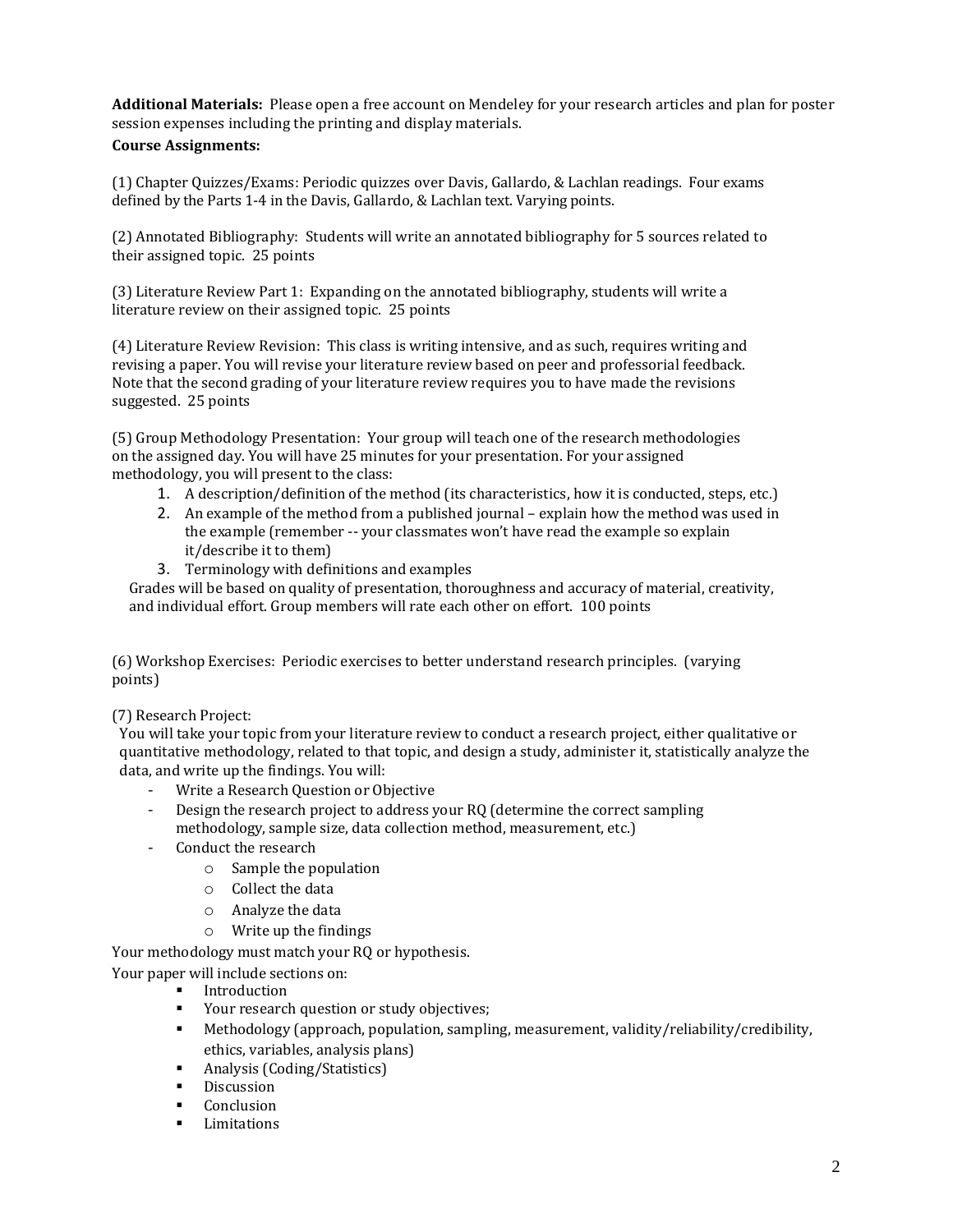- Copy of your instrument or study protocol
- Consent form (if applicable)

See Appendix A of Davis, Powell, & Lachlan for more details and a suggested outline. 100 points

(8) Participation: Students are required to be on time and thoughtfully participate in lectures, group work and presentations. Absences and poor classroom behavior will result in a points deducted at the professors discretion.

# **Course Schedule:**

**Please expect some schedule changes this semester. Any changes will be made orally in class, posted in Canvas and/or sent via email.** 

| <b>Date</b>                                                             | <b>Class Plan</b>                                                                                                                       | READINGS/ASSIGNMENTS/PREPARATION                                                                                                                                                                                                                                       |  |  |
|-------------------------------------------------------------------------|-----------------------------------------------------------------------------------------------------------------------------------------|------------------------------------------------------------------------------------------------------------------------------------------------------------------------------------------------------------------------------------------------------------------------|--|--|
| MODULE 1: INTRODUCTION TO COMMUNICATION RESEARCH                        |                                                                                                                                         |                                                                                                                                                                                                                                                                        |  |  |
| <b>JAN 14</b>                                                           | <b>Introduction to Course</b><br>Introduction to Communication<br>Research                                                              | Review Syllabus and put all important dates in planner or<br>phone with "alerts" set. Extensions will not be granted after<br>due date has passed.<br>Read Davis, Gallardo, & Lachlan, "Introduction and<br>Welcome" and Chapter 1: What is Communication<br>Research? |  |  |
| MODULE 2: PARADIGMS AND METATHEORETICAL CONSIDERATIONS/LIBRARY RESEARCH |                                                                                                                                         |                                                                                                                                                                                                                                                                        |  |  |
| <b>JAN 19</b>                                                           | <b>Research Paradigms</b>                                                                                                               | Read Davis, Gallardo, & Lachlan, Chapter 2:<br>Metatheoretical Considerations, Research<br>Perspectives, and Research Paradigms                                                                                                                                        |  |  |
| <b>JAN 21</b><br><b>BRESEE</b><br>LAB                                   | Reading & Using Research;<br>Using the Library in<br><b>Communication Research</b><br><b>MEET IN BRESEE LAB at</b><br>$9:30$ a.m. sharp | Read Davis, Gallardo, & Lachlan, Chapter 3: Discovering<br>What's Already Known: Library Research                                                                                                                                                                      |  |  |
| MODULE 3: LITERATURE REVIEWS, RESEARCH ETHICS                           |                                                                                                                                         |                                                                                                                                                                                                                                                                        |  |  |
| JAN 26-28                                                               | Literature Reviews                                                                                                                      | Write Annotated Bibliography<br>Chapter 4: Writing a Literature Review                                                                                                                                                                                                 |  |  |
| <b>MODULE 4: RESEARCH ETHICS</b>                                        |                                                                                                                                         |                                                                                                                                                                                                                                                                        |  |  |
| FEB <sub>2</sub>                                                        | <b>Research Ethics</b>                                                                                                                  | Read Davis, Gallardo, & Lachlan, Chapter 5:<br><b>Understanding Research Ethics</b><br><b>Complete Annotated Bibliography</b><br><b>Group Presentation Assignments</b><br>Prepare for Test 1                                                                           |  |  |
| FEB <sub>4</sub>                                                        | <b>TEST 1 ON CHAPTERS 1 - 5</b>                                                                                                         |                                                                                                                                                                                                                                                                        |  |  |
| MODULE 5: RESEARCH QUESTIONS, HYPOTHESES, VARIABLES                     |                                                                                                                                         |                                                                                                                                                                                                                                                                        |  |  |
| FEB <sub>9</sub>                                                        | <b>Research Questions and</b><br>Hypotheses                                                                                             | Read Davis, Gallardo, & Lachlan, Chapter 6: Research<br>Questions and Hypotheses                                                                                                                                                                                       |  |  |
| <b>FEB 11</b>                                                           | <b>Understanding Variables</b>                                                                                                          | Read Davis, Gallardo, & Lachlan, Chapter 7:<br><b>Understanding Variables</b><br><b>LITERATURE REVIEW DUE</b>                                                                                                                                                          |  |  |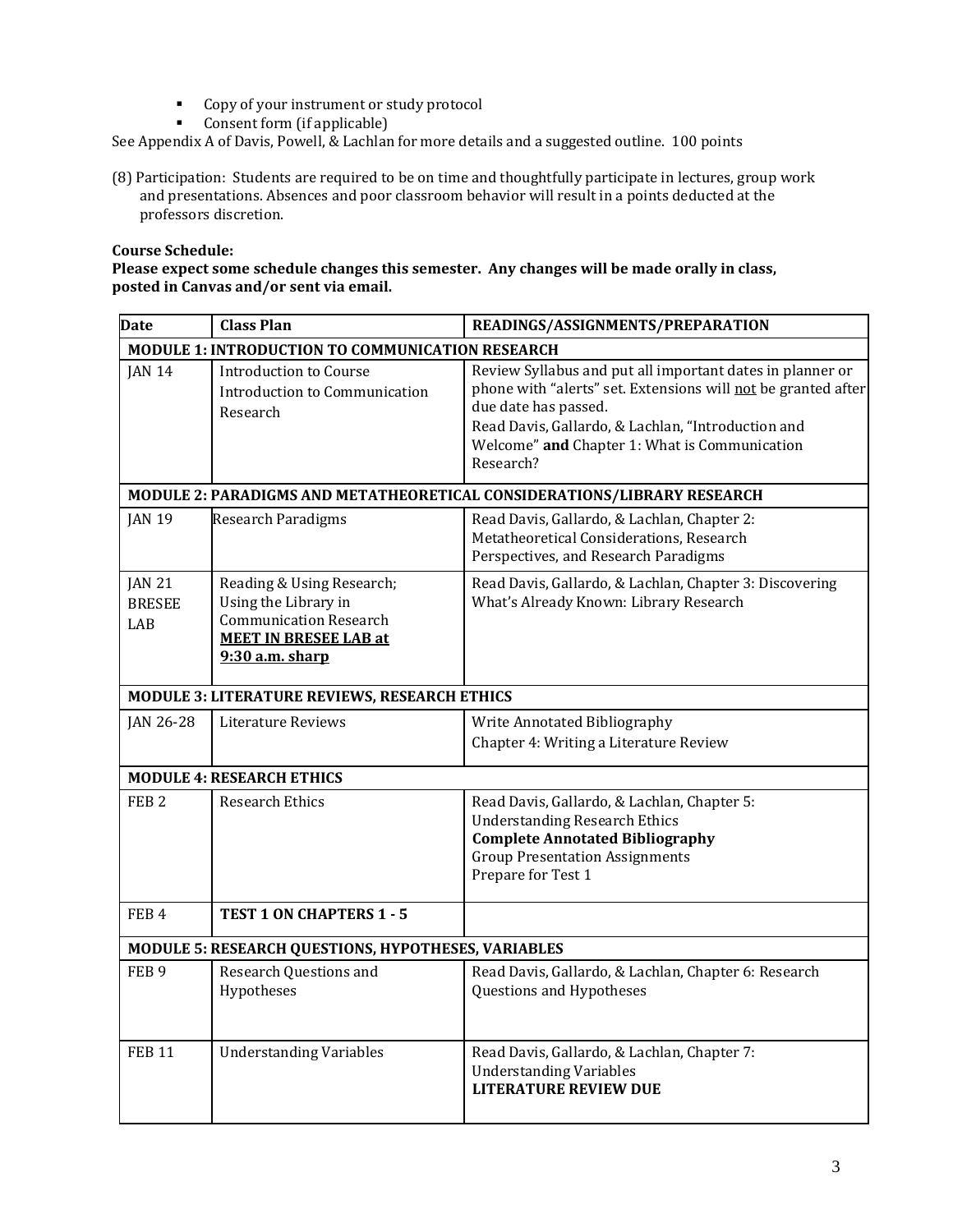| MODULE 6: SAMPLING, VALIDITY, AND RELIABILITY   |                                                                  |                                                                                                                                                                                               |  |  |
|-------------------------------------------------|------------------------------------------------------------------|-----------------------------------------------------------------------------------------------------------------------------------------------------------------------------------------------|--|--|
| <b>FEB 16</b>                                   | Sampling                                                         | Read Davis, Gallardo, & Lachlan, Chapter 8: Sampling                                                                                                                                          |  |  |
| <b>FEB 18</b>                                   | Validity and Reliability                                         | Read Davis, Gallardo, & Lachlan, Chapter 9: Ensuring<br>Validity and Reliability                                                                                                              |  |  |
| <b>MODULE 7: SURVEYS</b>                        |                                                                  |                                                                                                                                                                                               |  |  |
| <b>FEB 23</b>                                   | TEST 2 on Chapters 6-9                                           |                                                                                                                                                                                               |  |  |
| <b>FEB 25</b>                                   | Surveys                                                          | Read Davis, Gallardo, & Lachlan, Chapter 10: Survey<br>Research<br>Group Presentation on Survey Research<br><b>REVISED LITERATURE REVIEW DUE</b>                                              |  |  |
|                                                 | <b>MODULE 8: QUANTITATIVE CONTENT ANALYSIS</b>                   |                                                                                                                                                                                               |  |  |
| <b>MAR 1-3</b>                                  | Quantitative Content Analysis                                    | Read Davis, Powell, & Lachlan, Chapter 11:<br>Quantitative Content Analysis<br>Group Presentation on Quantitative Content Analysis                                                            |  |  |
|                                                 | MODULE 9: QUANTITATIVE CONTENT ANALYSIS AND EXPERIMENTS          |                                                                                                                                                                                               |  |  |
| <b>MAR 15</b>                                   | Experiments                                                      | Read Davis, Powell, & Lachlan, Chapter 12: Experiments<br><b>Group Presentation on Experiments LITERATURE</b><br>REVIEW 1 RETURNED TO STUDENTS                                                |  |  |
| <b>MAR 17</b>                                   | Experiments                                                      | Read Davis, Powell, & Lachlan, Chapter 12: Experiments                                                                                                                                        |  |  |
| MODULE 10: STATISTICS AND QUANTITATIVE ANALYSIS |                                                                  |                                                                                                                                                                                               |  |  |
| <b>MAR 22</b>                                   | Analyzing Quantitative Research                                  | Read Davis, Gallardo, & Lachlan, Chapter 13: Writing,<br>Analyzing, and Critiquing Quantitative Research                                                                                      |  |  |
| <b>MAR 24</b>                                   | <b>NO CLASS EASTER RECESS</b>                                    |                                                                                                                                                                                               |  |  |
| <b>MODULE 11: QUANTITATIVE ANALYSIS</b>         |                                                                  |                                                                                                                                                                                               |  |  |
| <b>MAR 29</b>                                   | Writing and Critiquing<br>Quantitative Research                  | Read Davis, Gallardo, & Lachlan, Chapter 13: Writing,<br>Analyzing, and Critiquing Quantitative Research                                                                                      |  |  |
| <b>MAR 31</b>                                   | Writing and Critiquing<br>Quantitative Research                  | Read Davis, Gallardo, & Lachlan, Chapter 13: Writing,<br>Analyzing, and Critiquing Quantitative Research<br>LITERATURE REVIEW REVISION DUE                                                    |  |  |
|                                                 | <b>MODULE 12: QUALITATIVE RESEARCH</b>                           |                                                                                                                                                                                               |  |  |
| APR <sub>5</sub>                                | TEST 3 on Chapters 10-13                                         |                                                                                                                                                                                               |  |  |
| APR <sub>7</sub>                                | <b>Introduction to Qualitative</b><br><b>Research Approaches</b> | Read Davis, Gallardo, & Lachlan, Chapter 14:<br>Qualitative Approaches to Communication Studies<br>Research<br>Group Presentation on Ethnography<br>Group Presentation on Performance Studies |  |  |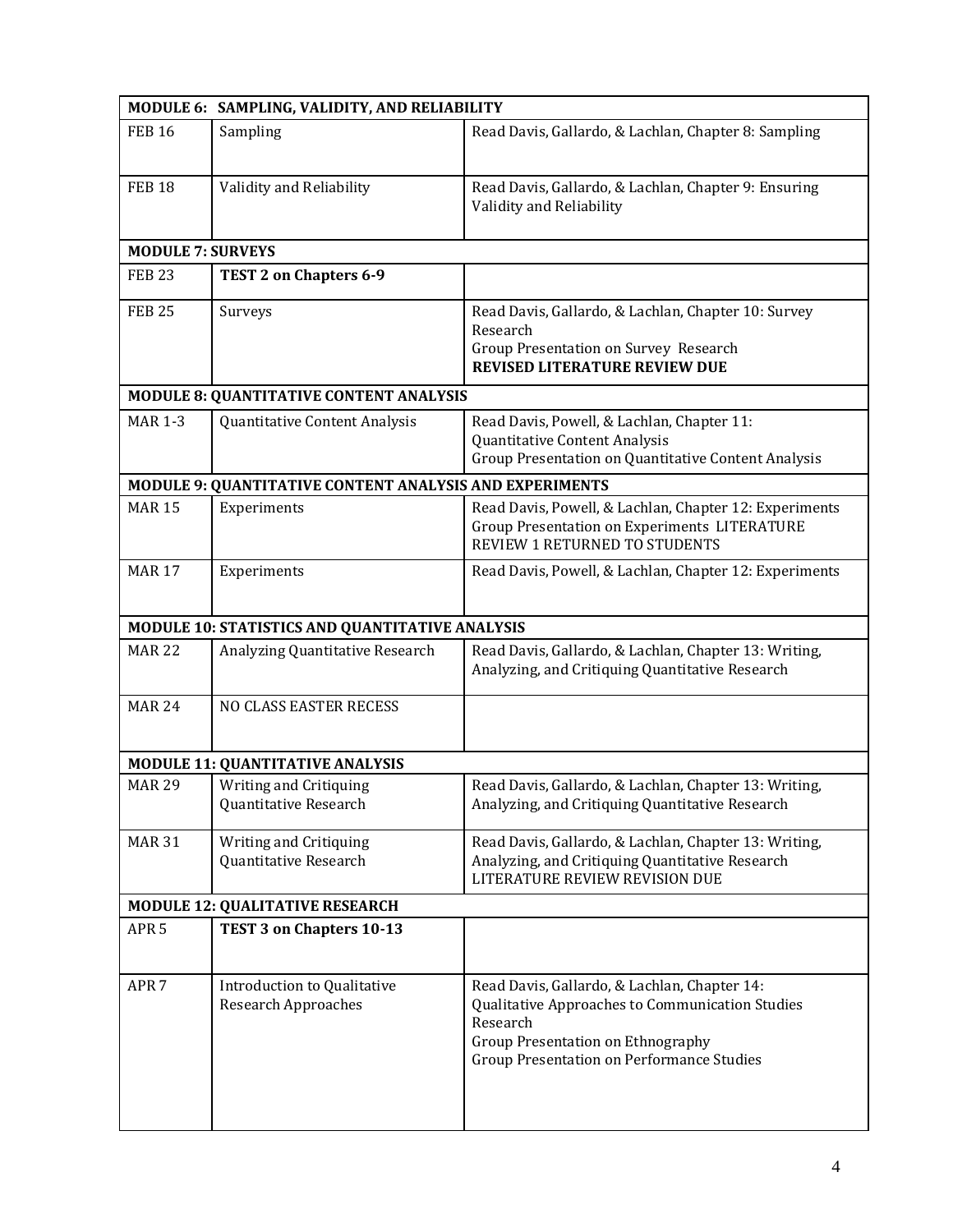| <b>MODULE 13: QUALITATIVE RESEARCH</b> |                                                            |                                                                                                                                                                                                                                                                                                                 |  |  |
|----------------------------------------|------------------------------------------------------------|-----------------------------------------------------------------------------------------------------------------------------------------------------------------------------------------------------------------------------------------------------------------------------------------------------------------|--|--|
| APR 12-14                              | Qualitative Research                                       | Read Davis, Gallardo, & Lachlan, Chapter 14:<br>Qualitative Approaches to Communication Studies<br>Research<br>Group Presentation on Conversation Analysis (CA)<br><b>Group Presentation on Focus Groups</b><br>Group Presentation on Qualitative Interviewing<br>Group Presentation on Qualitative Observation |  |  |
| MODULE 14: COLLECTING QUALITATIVE DATA |                                                            |                                                                                                                                                                                                                                                                                                                 |  |  |
| APR 19-21                              | <b>Collecting Qualitative Data</b>                         | Read Davis, Gallardo, & Lachlan, Chapter 15: Collecting<br>Qualitative Data<br><b>RESEARCH PROJECT DUE APRIL 19</b>                                                                                                                                                                                             |  |  |
| MODULE 15: ANALYZING QUALITATIVE DATA  |                                                            |                                                                                                                                                                                                                                                                                                                 |  |  |
| <b>APR 26</b>                          | Writing, Analyzing, and Critiquing<br>Qualitative Research | Read Davis, Gallardo, & Lachlan, Chapter 16: Writing,<br>Analyzing, and Critiquing Qualitative Research                                                                                                                                                                                                         |  |  |
| <b>APR 28</b>                          | <b>POSTER SESSION</b><br>Location: TBD                     |                                                                                                                                                                                                                                                                                                                 |  |  |
| <b>FINAL</b><br><b>EXAM</b>            | Test 4 on Chapters 14-16                                   |                                                                                                                                                                                                                                                                                                                 |  |  |

**Grade Scale**

- **A- = 90-93%; A = 94-97%; A+ = 98-100%:Excellent (***superior, first rate/class, exceptional, superlative paper and tests; engaged in class lecture and discussion, attendance, posture, interest, etc. Comprehensive excellence is needed for a superlative grade in this course***.**
- **B- = 80-83%; B = 84-87%; B+ = 88-89%:Above average**
- **C- = 70-73%; C = 74-77%; C+ = 78-79%:Average (***mediocre, commonplace, ordinary, passable, fair, midpoint between extremes of excellence and failure.)*
- **D- = 60-63%; D = 64-67%; D+ = 68-69%:Below average**
- **F = 59% and below: Failure (***omission or lack of satisfactory performance of action or task, inadequate, impassable, etc.)*

# **Course Norms Related to Instruction**

1. Students are expected to come to class on time, stay for the duration and not carry on side conversations during lecture. In other words, students are expected to be active participants in the learning process.

2. All written work must be typed, and attention should be paid to form (including grammar, punctuation, spelling, APA formatting and general appearance) as well as content.

3. Integrity is of great importance. Plagiarism of any sort will not be tolerated and will result in a grade of "F" for the course. No exceptions.

4. Classroom disruption by cell phones or other electronic devices (i.e. text messaging) is prohibited. All laptops, cell phones and similar electronic devices must remain turned off and out of sight for the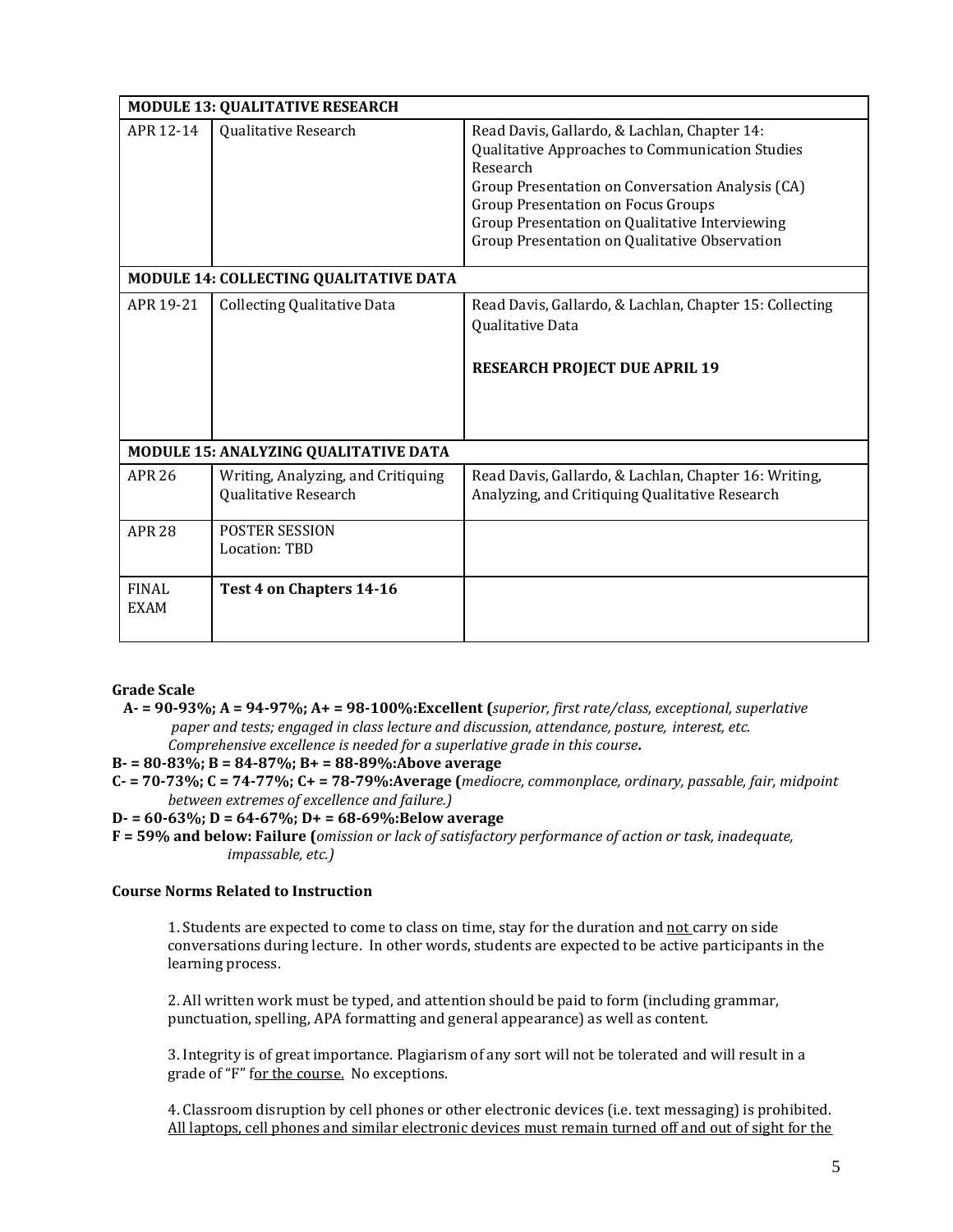duration of class. A student may face a zero and/or failure in the class if an electronic device is used for cheating during a test.

5. Please DO NOT disrupt class while students are presenting. This includes walking in and out of the classroom. Points will be deducted for distractions.

6. This syllabus serves as the contract between the students and professor. Your continued enrollment in the course serves as agreement to abide by the policies and information set forth here within and not expect exceptions to be made for you.

#### **Attendance & Participation**

Regular and punctual attendance at all classes is considered essential to optimum academic achievement. If the student is absent from more than 10 percent of class meetings, the faculty member has the option of filing a written report which may result in de-enrollment. If the absences exceed 20 percent, the student may be deenrolled without notice. If the date of de-enrollment is past the last date to withdraw from a class, the student will be assigned a grade of W or WF consistent with university policy in the grading section of the catalog. Every absence in this class will result in a five point deduction from final points earned. See Academic Policies in the (undergrad/graduate as appropriate) academic catalog.

### **Course Credit Hour Information**

In the interest of providing sufficient time to accomplish the stated Course Learning Outcomes, this class meets the PLNU credit hour policy for a three-unit class delivered over 16 weeks. Specific details about how the class meets the credit hour requirement can be provided upon request.

#### **Academic Honesty and Dishonesty**

Students should demonstrate academic honesty by doing original work and by giving appropriate credit to the ideas of others. As explained in the university catalog, academic dishonesty is the act of presenting information, ideas, and/or concepts as one's own when in reality they are the results of another person's creativity and effort. Violations of university academic honesty include cheating, plagiarism, falsification, aiding the academic dishonesty of others, or malicious misuse of university resources. A faculty member who believes a situation involving academic dishonesty has been detected may assign a failing grade for a) that particular assignment or examination, and/or b) the course following the procedure in the university catalog. Students may appeal also using the procedure in the university catalog. See [Academic Policies](http://www.pointloma.edu/experience/academics/catalogs/undergraduate-catalog/point-loma-education/academic-policies) for further information.

#### **Final Course Grades**

Final course grades will be submitted electronically at the conclusion of the semester by the deadline set forth by the university. Any questions regarding final grades need to be addressed within two weeks of the class ending and must be sent in writing to the professor. Grade inquiries beyond that time will not be allowed.

#### **Academic Accommodations**

While all students are expected to meet the minimum academic standards for completion of this course as established by the instructor, students with disabilities may request academic accommodations. At Point Loma Nazarene University, students must request that academic accommodations by filing documentation with the Disability Resource Center (DRC), located in the Bond Academic Center. Once the student files documentation, the Disability Resource Center will contact the student's instructors and provide written recommendations for reasonable and appropriate accommodations to meet the individual needs of the student. See Academic Policies in the (undergrad/graduate as appropriate) academic catalog.

#### **FERPA Policy**

In compliance with federal law, neither PLNU student ID nor social security number should be used in publicly posted grades or returned sets of assignments without student written permission. This class will meet the federal requirements by (Note: each faculty member should choose one strategy to use: distributing all grades and papers individually; requesting and filing written student permission; or assigning each student a unique class ID number not identifiable on the alphabetic roster.). Also in compliance with FERPA,